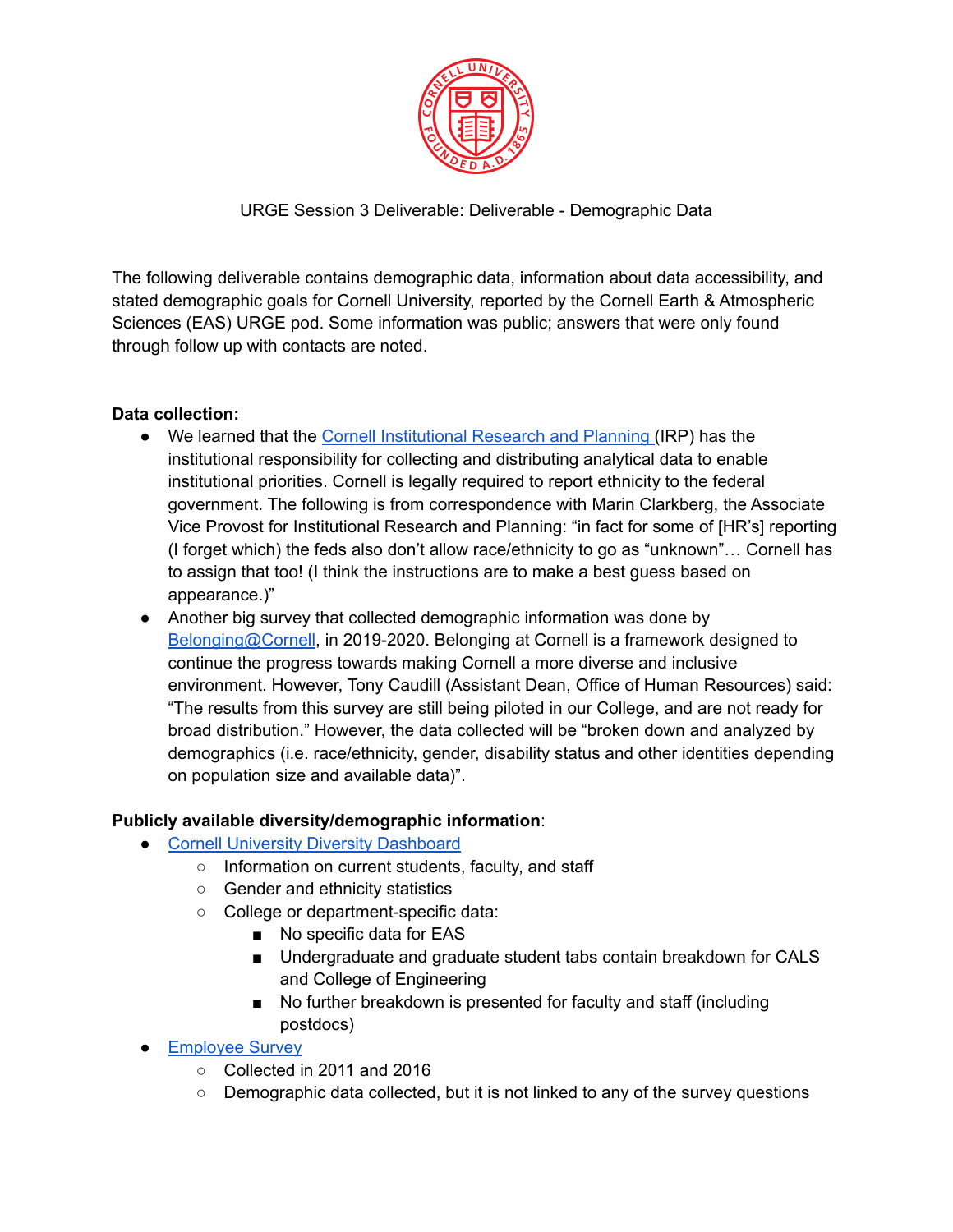- [University](http://irp.dpb.cornell.edu/university-factbook/employees) Fact Sheet: Faculty and Staff
- [Faculty](https://irp.dpb.cornell.edu/surveys/faculty-surveys) Survey
	- Collected in 2005, 2010, and 2016
	- Demographic data collected, and some of this info is compared to survey responses
- **Cornell PhD Program [Statistics](https://tableau.cornell.edu/views/CornellUniversityGraduateSchoolDoctoralProgramStatistics/TheOneDashboard?iframeSizedToWindow=true&:embed=y&:showAppBanner=false&:display_count=no&:showVizHome=no#1)** 
	- Information only for PhD: applicants, admittees, matriculation, retention
	- Gender, domestic / international, and U.S. URM/non-URM statistics
	- Department-specific data:
		- Geological Sciences
		- Atmospheric Science
- Doctoral [Experience](https://gradschool.cornell.edu/about/survey-results/doctoral-experience-survey/) Survey
	- Cornell-wide experience survey, college-specific but no department-specific information
	- Categories such as program climate, campus climate, obstacles, professional development, etc.
	- $\circ$  Each category can be broken down further to see breakdown for, e.g., ethnicity, socioeconomic class, gender, etc.
- Cornell Masters Program [Statistics](https://tableau.cornell.edu/views/CornellUniversityGraduateSchoolMastersProgramStatistics/TheOneDashboard?iframeSizedToWindow=true&:embed=y&:showAppBanner=false&:display_count=n&:origin=viz_share_link&ADMIT_COHORT=Professional%20Masters&FIELD_ID=2)
	- Theoretically the same information as above, but data is not loading
- [Undergraduate](https://admissions.cornell.edu/sites/admissions.cornell.edu/files/ClassProfile%202023b.pdf) class of 2023 statistics
	- More specific undergrad data Flavio has asked Carl
- [Cornell](https://irp.dpb.cornell.edu/surveys/pulse-surveys) Pulse Survey
	- Undergraduate experience survey, with ethnicity information collected

### **Seminars:**

- Cornell Atkinson Climate Change Seminar
	- <http://www.atkinson.cornell.edu/events/ClimateChangeSem.php>
	- Speakers since 2016 are listed, but demographic information is not explicitly collected
- Cornell ANDES (ANother Discussion in Earth ScienceS) Seminar
	- $\circ$  No demographic information is requested from the speakers nor is a specific record kept.
	- There are two demographic characteristics that are considered in scheduling to ensure equitable and diverse participation and which could be deduced from our records of previous terms' speakers: academic position (with preference towards students) and gender.
- Cornell EAS Seminar series
	- No demographic data is collected explicitly, but past speakers are listed in the event [calendar](https://www.eas.cornell.edu/eas/events).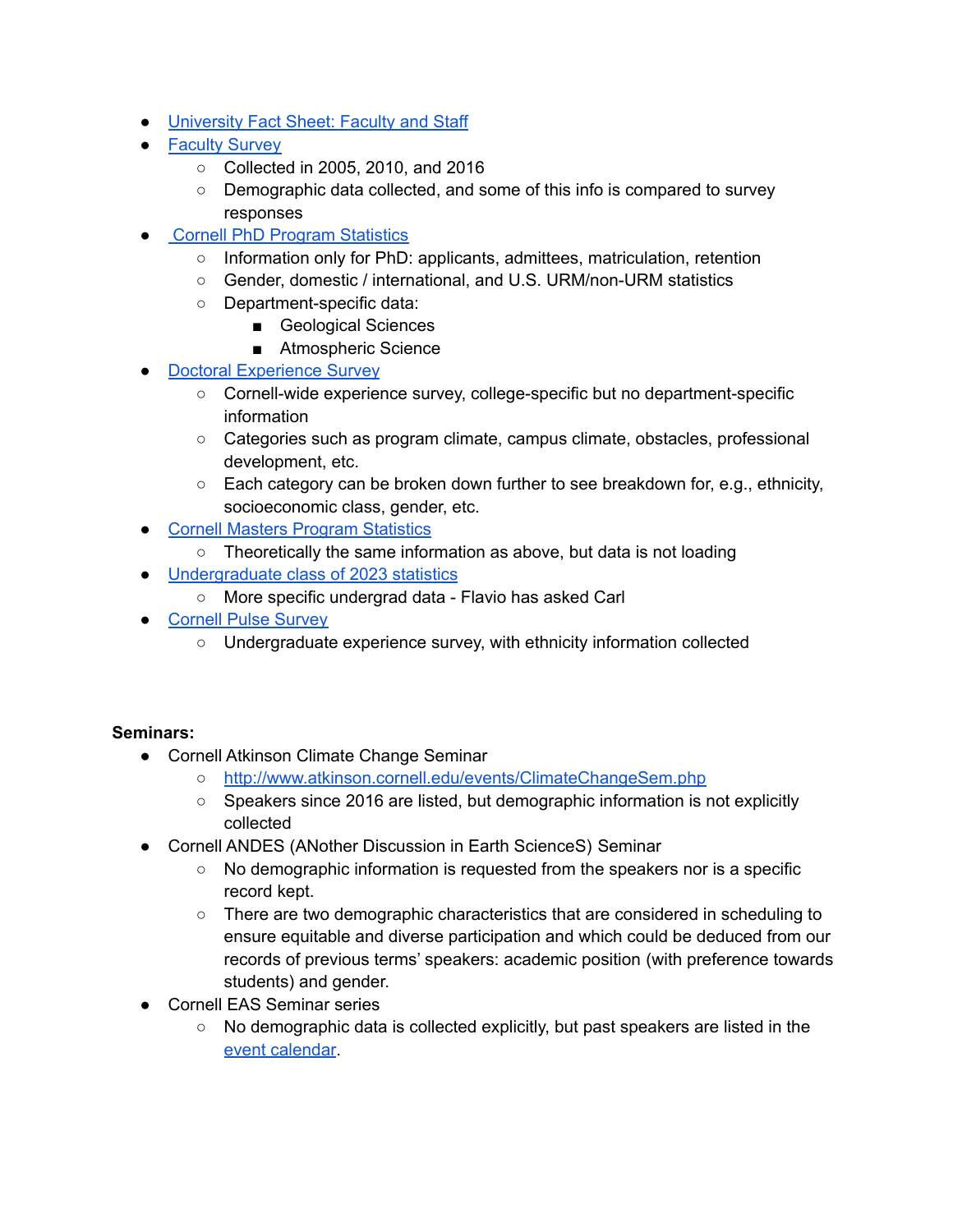# **Goals on demographics or increasing representation / Policy or proposed policy for collecting demographic data**

- Staff Diversity and [Inclusion](https://diversity.cornell.edu/sites/default/files/uploaded-files/Diversity%20Inclusion%20Strategic%20Plan.pdf) Strategic Plan
	- Cornell-wide, from the Division of Human Resources, Department of Inclusion and Workforce Diversity
	- Plan for FY18-FY22
	- Specific diversity goal (Goal #1):
		- Meet at least 25% of the placement goals for minorities in the administrative affirmative action plan
	- Proposed action plan to address Goal #1
		- Proactively recruit and outreach to local/regional community
		- Develop structured interview process to reduce unconscious bias
		- Coordinate recruiting and use of affirmative action waivers
		- Provide thoughtful and welcoming orientation and onboarding that highlights and supports diversity and inclusion
	- Specific inclusion goal (Goal #4):
		- Increase percentage of staff who agree or strongly agree that they feel like they belong at Cornell by at least 5 percentage points from 67.7% to at least 72.7%
		- Increase percentage of staff who agree or strongly agree they are treated fairly at Cornell without regard to race… by at least 3.4 percentage points from 81.6% to at least 85%
	- Proposed action plan to address Goal #4
		- Conduct foundational research and benchmarking to establish recommendations and practices to increase workplace belongingness
		- Review, integrate and implement actionable recommendations
		- Develop scales and pulsing to track and measure progress
- CoE faculty hiring [strategic](https://www.engineering.cornell.edu/research-and-faculty/faculty/resources-faculty/faculty-development/strategic-oversight-committee) plan
	- For the college of engineering, for which half of EAS is a part of (other half is in CALS, the college of agriculture and life sciences)
	- States goal: the percentage of underrepresented minority faculty should increase from 7% to 10% by 2020
	- $\circ$  Includes the collection of demographic data such as URM and gender in both recruitment and the interview stage
- CALS [strategic](https://cals.cornell.edu/sites/default/files/2019-10/strategic-plan-full.pdf) plan
	- Pertains to several tiers (undergrad, grad, faculty)
	- Vague language, only a few statements directly addressing URMs:
		- Develop and implement effective strategies for recruiting underrepresented minority graduate students to Cornell
		- We will develop research opportunities for under-represented and minority undergraduates.
- EAS department: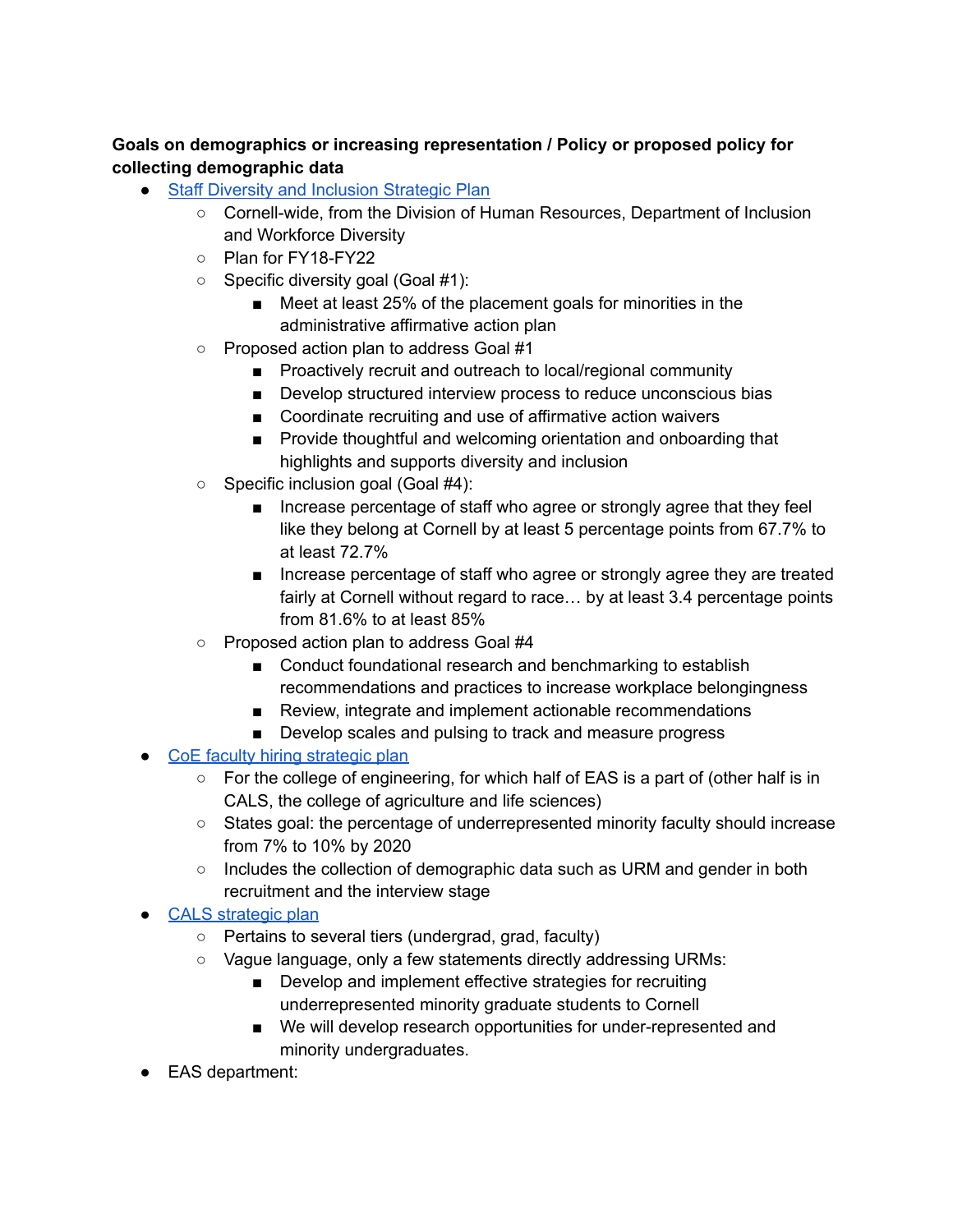○ The department faculty-level diversity committee (DEIAR) is currently developing a value framework where agreed-upon values (determined via surveys this semester) will drive policies and norms, actions of individuals, and allow for measurable assessments

### **Unknown/unobtainable information [add specific statements about clarifying: Are data public? If not, who has access? If the data are kept private, what reason is given?]**

- EAS-specific data on demographics for undergraduate students, research staff, and faculty (see Cornell PhD Program Statistics below for information on graduate students): data is being collected, but apparently not in a centralized fashion and due to EAS students being affiliated with one of three colleges, identifying and accessing the data source has not been possible during this session, but will be pursued nonetheless
- EAS-specific demographic data for awardees or [recognitions](https://www.eas.cornell.edu/news/2020-eas-student-awards): data is not being collected explicitly
- EAS-specific demographic data for leadership boards or committee membership
- EAS-specific demographic data for current and past presidents or department chairs
- EAS-specific demographic data for admissions (admission pool, accepted pool): only accessible to faculty and admin

### **Comparison to similar organizations:**

- Cornell EAS has faculty, students, and resources in three colleges, the two primary ones being College of Agriculture and Life Science (CALS) and College of Engineering (CoE), offering an opportunity to compare the two.
- CoE and CALS face similar challenges as other STEM-oriented colleges with regards to diversity, equity and inclusion: not having a body of students, faculty, and staff representative of the general population, specifically minorities.
- Concrete diversity goals formulated in CoE strategic plans (see above) apparently led to quantifiable progress and reaching some of the goals in recent years, which was again reported in the latest strategic plan. Although similar efforts to increase diversity are ongoing in CALS, the lack of concrete diversity goals in CALS strategic plans (see above) makes it more challenging to measure success for this college.
- This comparison offers a glimpse into how neighboring colleges might be perceived differently from the outside with regards to their dedication to increase DEI.

# **Discussion points and proposed changes:**

- Significant amounts of data are available in various dashboards at the university level, but lack of departmental granularity and temporal comprehensiveness make it difficult for a group of Cornell students and even faculty to easily track progress and measure success.
- We believe that more data is available than we were not able to access (or clarify access restrictions for) in the time we had, and we intend to achieve a more complete assessment by the end of the spring semester 2021.